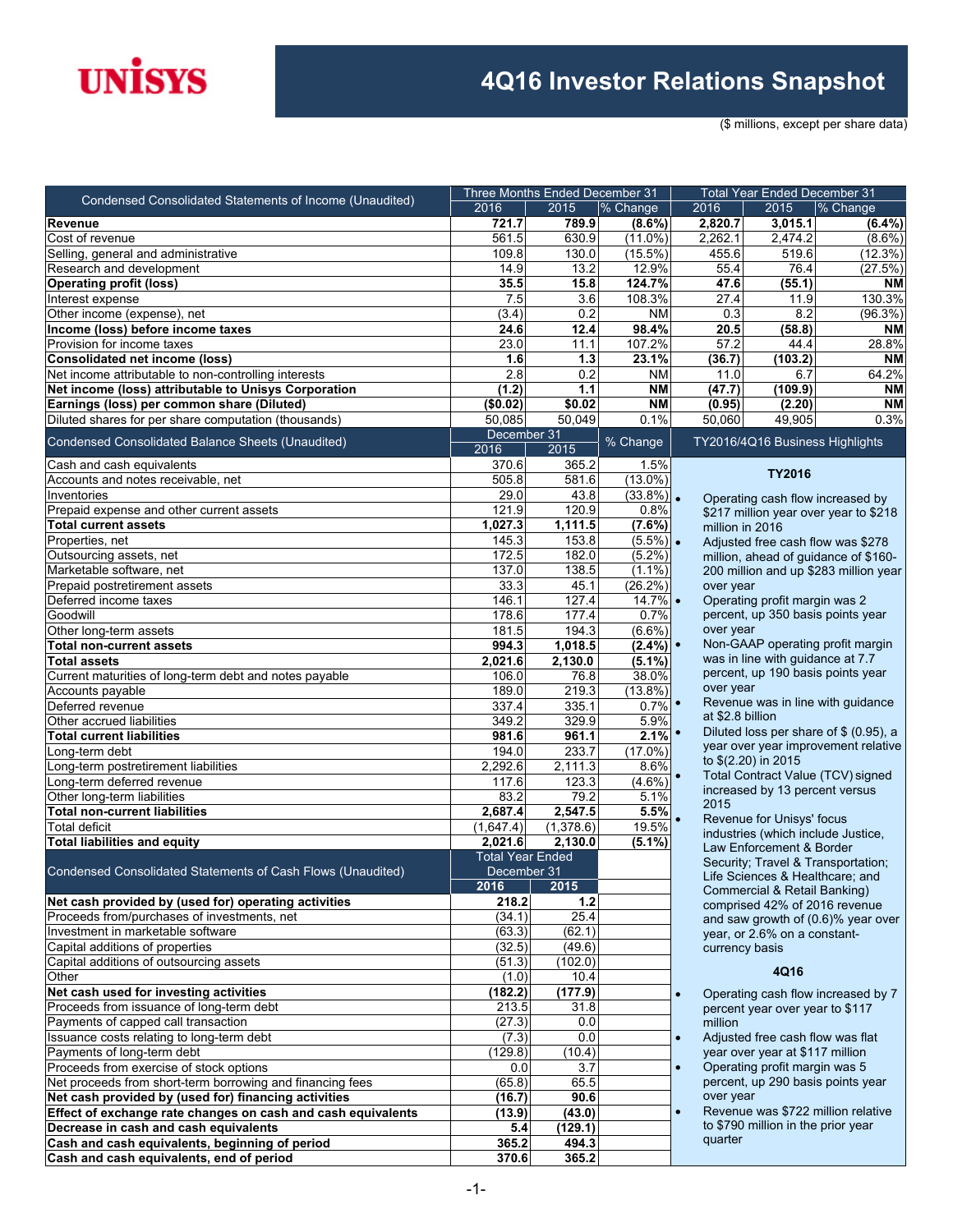## **UNISYS**

#### **4Q16 Revenue Profile (\$M)**



| Segment                         | 4Q16    | 4Q15    | Change        | $\frac{0}{0}$ | In Constant Currency        |
|---------------------------------|---------|---------|---------------|---------------|-----------------------------|
| Services                        | \$596.5 | \$649.1 | (\$52.6)      | $(8.1\%)$     | $(6.9\%)$                   |
| Technology                      | \$125.2 | \$140.8 | (\$15.6)      | (11.1%        | (12.3%)                     |
| Total                           | \$721.7 | \$789.9 | (\$68.2)      | $(8.6\%)$     | (7.9%)                      |
| <b>Seament Detail</b>           | 4Q16    | 4Q15    | Change        | $\frac{9}{6}$ | In Constant Currency        |
| Cloud & Infrastructure Services | \$335.1 | \$367.0 | (\$31.9)      | (8.7%         | $(9.1\%)$                   |
| <b>Application Services</b>     | \$217.6 | \$228.3 | (\$10.7)      | (4.7%         | $(3.0\%)$                   |
| <b>BPO Services</b>             | \$43.8  | \$53.8  | (\$10.0)      | $(18.6\%)$    | (7.9%                       |
| Technology                      | \$125.2 | \$140.8 | (\$15.6)      | $(11.1\%)$    | (12.3%)                     |
| Total                           | \$721.7 | \$789.9 | (\$68.2)      | $(8.6\%)$     | (7.9%                       |
| Geography                       | 4Q16    | 4Q15    | Change        | $\frac{0}{0}$ | <b>In Constant Currency</b> |
| U.S.& Canada                    | \$311.4 | \$377.4 | (\$66.0)      | (17.5%)       | (17.5%)                     |
| International                   | \$410.3 | \$412.5 | (\$2.2)       | $(0.5\%)$     | 0.9%                        |
| Total                           | \$721.7 | \$789.9 | (\$68.2)      | $(8.6\%)$     | (7.9%)                      |
| <b>Regional Detail</b>          | 4Q16    | 4Q15    | Change        | $\%$          | In Constant Currency        |
| U.S. & Canada                   | \$311.4 | \$377.4 | (\$66.0)      | (17.5%)       | (17.5%)                     |
| <b>EMEA</b>                     | \$204.9 | \$254.3 | (\$49.5)      | $(19.5\%)$    | $(13.1\%)$                  |
| Asia Pacific                    | \$127.0 | \$88.9  | \$38.1        | 42.9%         | 40.1%                       |
| Latin America                   | \$78.4  | \$69.2  | \$9.2         | 13.2%         | 3.2%                        |
| Total                           | \$721.7 | \$789.9 | (\$68.2)      | $(8.6\%)$     | (7.9%)                      |
| Sector                          | 4Q16    | 4Q15    | <b>Change</b> | $\frac{0}{0}$ | <b>In Constant Currency</b> |
| <b>Enterprise Solutions</b>     | \$587.1 | \$643.7 | (\$56.6)      | (8.8%)        | (7.8%)                      |
| U.S. Federal                    | \$134.6 | \$146.2 | (\$11.6)      | $(8.0\%)$     | $(8.0\%)$                   |
| Total                           | \$721.7 | \$789.9 | $($ \$68.2)   | $(8.6\%)$     | (7.9%)                      |
| <b>Sector Detail</b>            | 4Q16    | 4Q15    | <b>Change</b> | $\frac{0}{0}$ | In Constant Currency        |
| U.S. Federal                    | \$134.6 | \$146.2 | (\$11.6)      | $(8.0\%)$     | $(8.0\%)$                   |
| <b>Public Sector</b>            | \$149.8 | \$182.7 | (\$32.9)      | $(18.0\%)$    | (18.7%)                     |
| Commercial                      | \$257.2 | \$240.1 | \$17.1        | 7.1%          | 6.2%                        |
| Financial                       | \$180.1 | \$220.9 | (\$40.8)      | $(18.4\%)$    | $(14.1\%)$                  |
| Total                           | \$721.7 | \$789.9 | $($ \$68.2)   | $(8.6\%)$     | (7.9%)                      |
| Revenue Type                    | 4Q16    | 4Q15    | Change        | %             |                             |
| <b>Recurring Services</b>       | \$453.7 | \$488.3 | (\$34.6)      | $(7.1\%)$     |                             |
| <b>Non-Recurring Services</b>   | \$142.8 | \$160.8 | (\$18.0)      | $(11.2\%)$    |                             |
| Technology                      | \$125.2 | \$140.8 | (\$15.6)      | (11.1%        |                             |
| Total                           | \$721.7 | \$789.9 | (\$68.2)      | $(8.6\%)$     |                             |